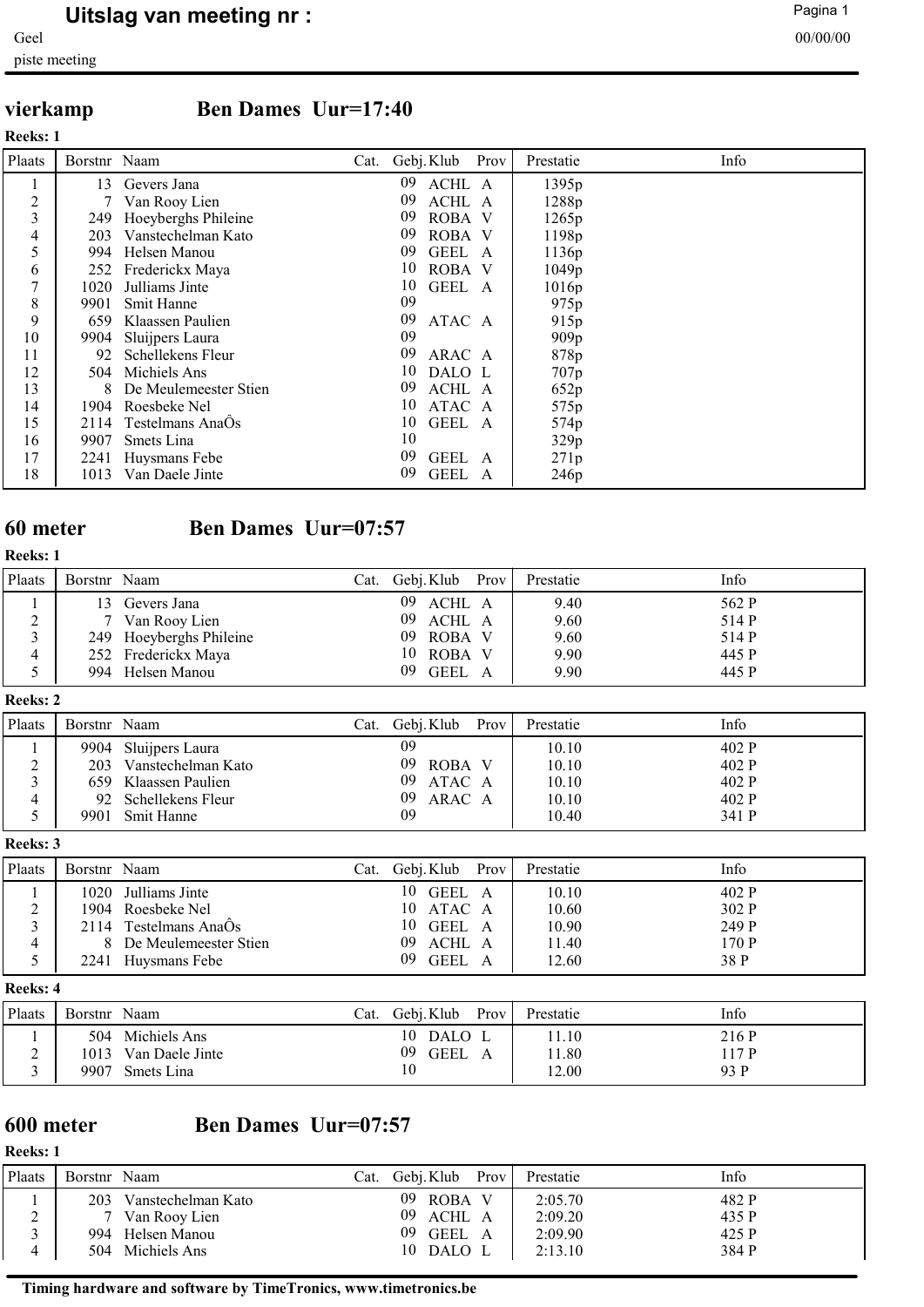# **Uitslag van meeting nr :** Pagina 2 and Pagina 2 and Pagina 2 and Pagina 2 and Pagina 2 and Pagina 2 and Pagina 2 and Pagina 2 and Pagina 2 and Pagina 2 and Pagina 2 and Pagina 2 and Pagina 2 and Pagina 2 and Pagina 2 and

piste meeting

Geel 00/00/00

|               | J    |                       |              |         |       |
|---------------|------|-----------------------|--------------|---------|-------|
| 5             | 13   | Gevers Jana           | 09<br>ACHL A | 2:15.60 | 353 P |
| 6             | 9901 | Smit Hanne            | 09           | 2:15.90 | 350 P |
| $\mathcal{I}$ | 249  | Hoeyberghs Phileine   | 09<br>ROBA V | 2:17.60 | 329 P |
| 8             | 1020 | Julliams Jinte        | 10<br>GEEL A | 2:18.90 | 314 P |
| 9             |      | 252 Frederickx Maya   | ROBA V<br>10 | 2:20.50 | 296 P |
| 10            | 659  | Klaassen Paulien      | 09<br>ATAC A | 2:22.40 | 276 P |
| 11            | 92   | Schellekens Fleur     | 09<br>ARAC A | 2:23.70 | 262 P |
| 12            | 9904 | Sluijpers Laura       | 09           | 2:26.50 | 233 P |
| 13            |      | 2114 Testelmans AnaÔs | 10<br>GEEL A | 2:32.60 | 176 P |
| 14            | 8    | De Meulemeester Stien | 09<br>ACHL A | 2:33.90 | 165 P |
| 15            | 9907 | Smets Lina            | 10           | 2:36.00 | 148 P |
| 16            | 1904 | Roesbeke Nel          | 10<br>ATAC A | 2:37.50 | 136 P |
| 17            |      | 2241 Huysmans Febe    | 09<br>GEEL A | 2:42.00 | 103P  |
| 18            | 1013 | Van Daele Jinte       | GEEL A<br>09 | 2:51.30 | 49 P  |

# **hockeywerpen** Ben Dames Uur=07:57

| <b>Reeks: 1</b> |              |                       |      |             |      |           |       |
|-----------------|--------------|-----------------------|------|-------------|------|-----------|-------|
| Plaats          | Borstnr Naam |                       | Cat. | Gebj. Klub  | Prov | Prestatie | Info  |
|                 | 249          | Hoeyberghs Phileine   | 09   | ROBA V      |      | 25.57     | 223 P |
| 2               | 13           | Gevers Jana           | 09   | ACHL A      |      | 22.56     | 184 P |
| 3               | 8.           | De Meulemeester Stien | 09   | ACHL A      |      | 21.33     | 168 P |
| 4               | 203          | Vanstechelman Kato    | 09   | ROBA V      |      | 21.24     | 167 P |
| 5               | 252          | Frederickx Maya       | 10   | ROBA V      |      | 19.75     | 148 P |
| 6               | 7            | Van Rooy Lien         | 09   | ACHL A      |      | 17.39     | 119 P |
| 7               | 9901         | Smit Hanne            | 09   |             |      | 16.12     | 103 P |
| 8               | 1020         | Julliams Jinte        | 10   | GEEL A      |      | 15.65     | 97 P  |
| 9               | 9904         | Sluijpers Laura       | 09   |             |      | 15.01     | 89 P  |
| 10              | 2241         | Huysmans Febe         | 09   | GEEL A      |      | 14.79     | 86 P  |
| 11              | 659          | Klaassen Paulien      | 09   | ATAC A      |      | 14.77     | 86 P  |
| 12              | 994          | Helsen Manou          | 09   | <b>GEEL</b> | A    | 14.00     | 77 P  |
| 13              | 2114         | Testelmans AnaOs      | 10   | <b>GEEL</b> | - A  | 12.86     | 63 P  |
| 14              | 92           | Schellekens Fleur     | 09   | ARAC A      |      | 12.13     | 54 P  |
| 15              | 9907         | Smets Lina            | 10   |             |      | 11.72     | 49 P  |
| 16              | 504          | Michiels Ans          | 10   | DALO L      |      | 10.67     | 36 P  |
| 17              | 1904         | Roesbeke Nel          | 10   | ATAC A      |      | 9.99      | 28 P  |
| 18              | 1013         | Van Daele Jinte       | 09   | <b>GEEL</b> | A    | 8.82      | 14 P  |

# **Reeks: 1**

# **verspringen Ben Dames Uur=07:57**

| Plaats         | Borstnr Naam |                       | Cat. | Gebj. Klub  | Prov         | Prestatie         | Info  |
|----------------|--------------|-----------------------|------|-------------|--------------|-------------------|-------|
|                | 13           | Gevers Jana           | 09   | ACHL A      |              | 3.75m             | 296 P |
| $\overline{2}$ |              | Van Rooy Lien         | 09   | ACHL A      |              | 3.40m             | 220 P |
| 3              | 1020         | Julliams Jinte        | 10   | GEEL A      |              | 3.32 <sub>m</sub> | 203 P |
| 4              | 249          | Hoeyberghs Phileine   | 09   | ROBA V      |              | 3.30 <sub>m</sub> | 199 P |
| 5              | 994          | Helsen Manou          | 09   | GEEL A      |              | 3.25m             | 189 P |
| 6              | 9904         | Sluijpers Laura       | 09   |             |              | 3.23m             | 185 P |
| $\tau$         | 9901         | Smit Hanne            | 09   |             |              | 3.21 <sub>m</sub> | 181 P |
| 8              |              | 252 Frederickx Maya   | 10   | ROBA V      |              | 3.10 <sub>m</sub> | 160 P |
| 9              | 92           | Schellekens Fleur     | 09   | ARAC A      |              | 3.10 <sub>m</sub> | 160 P |
| 10             | 659          | Klaassen Paulien      | 09   | ATAC A      |              | 3.05m             | 151 P |
| 11             |              | De Meulemeester Stien | 09   | ACHL A      |              | 3.04 <sub>m</sub> | 149 P |
| 12             | 203          | Vanstechelman Kato    | 09   | ROBA V      |              | 3.03 <sub>m</sub> | 147 P |
| 13             | 1904         | Roesbeke Nel          | 10   | ATAC A      |              | 2.82m             | 109 P |
| 14             | 2114         | Testelmans AnaOs      | 10   | GEEL A      |              | 2.68m             | 86 P  |
| 15             | 504          | Michiels Ans          | 10   | DALO L      |              | 2.58m             | 71 P  |
| 16             | 1013         | Van Daele Jinte       | 09   | <b>GEEL</b> | $\mathbf{A}$ | 2.55m             | 66 P  |
| 17             |              | 2241 Huysmans Febe    | 09   | GEEL A      |              | 2.39 <sub>m</sub> | 44 P  |
| 18             | 9907         | Smets Lina            | 10   |             |              | 2.35m             | 39 P  |

**vierkamp Pup Dames Uur=17:40**

| <b>Reeks:</b> |                 |     |                 |      |         |      |
|---------------|-----------------|-----|-----------------|------|---------|------|
| Plaats        | Naam<br>Borstnr | at. | . Klub<br>iehi. | Prov | estatie | Info |
|               |                 |     |                 |      |         |      |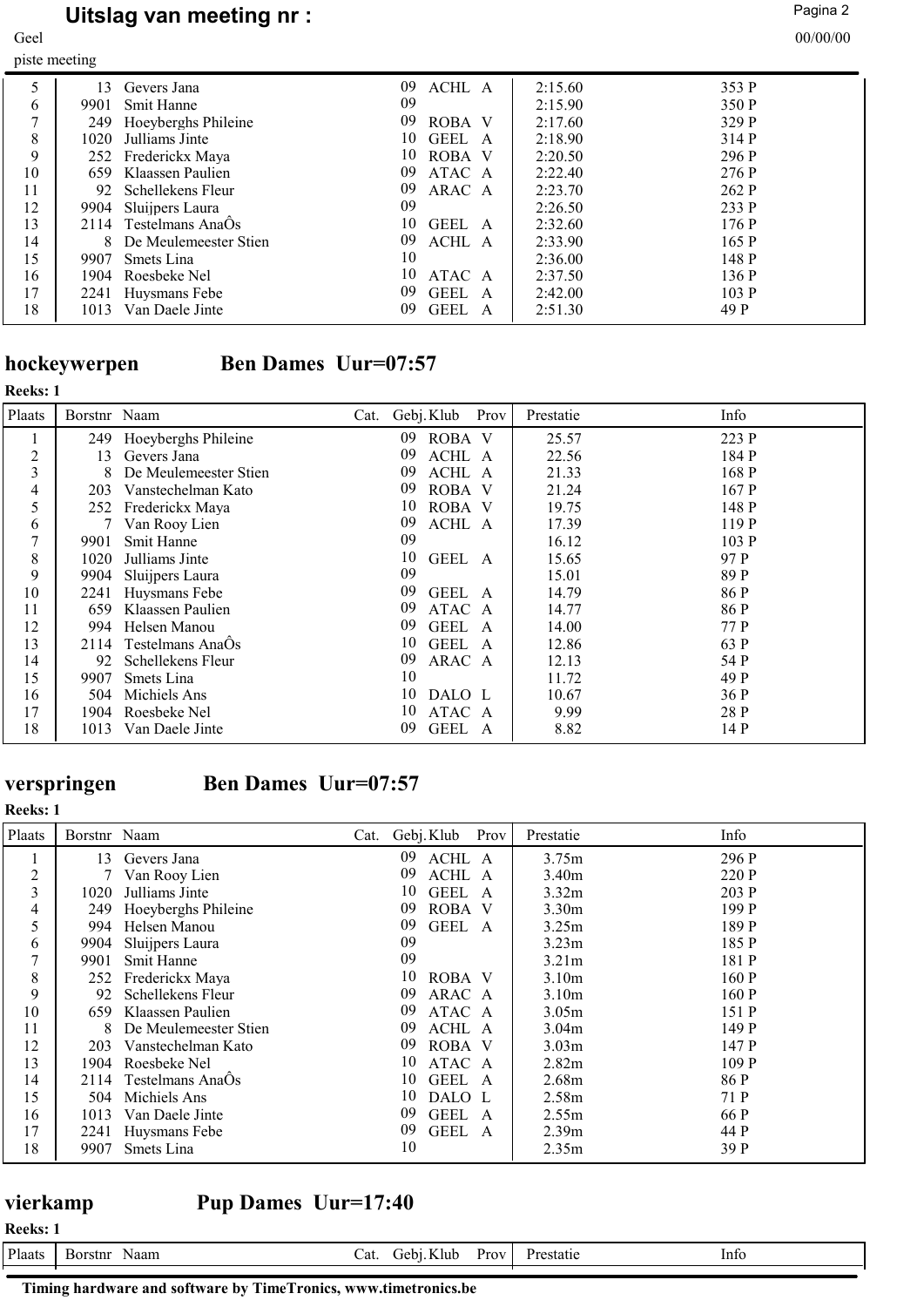# **Uitslag van meeting nr :** Pagina 3<br>
Pagina 3<br>
00/00/00

Geel 00/00/00

| piste meeting |      |                      |    |        |                   |  |
|---------------|------|----------------------|----|--------|-------------------|--|
|               |      | 4543 Spapen Diete    | 08 | VMOL A | 1726p             |  |
| 2             |      | 3482 Hannes Fien     | 08 | ACHL A | 1654p             |  |
| 3             |      | 4446 Claesen Julie   | 07 | GEEL A | 1538p             |  |
| 4             | 9903 | Sluijpers Kiara      | 07 |        | 1525 <sub>p</sub> |  |
| 5             | 4544 | Baeten Jutha         | 07 | VMOL A | 1436p             |  |
| 6             | 3403 | Willepenninckx Amber | 07 | ACHL A | 1416 <sub>p</sub> |  |
| 7             |      | 4616 Peeters Bikha   | 08 | ROBA V | 1386 <sub>p</sub> |  |
| 8             |      | 3484 Verwaest Lina   | 08 | ARAC A | 1313p             |  |
| 9             | 4011 | Peeters Kaat         | 07 | ACHL A | 1192p             |  |
| 10            |      | 4455 Dries Sien      | 07 | GEEL A | 1182p             |  |
| 11            |      | 5130 Aerts Renske    | 08 | ARAC A | 1075p             |  |
| 12            |      | 5388 Vervoort Ditte  | 08 | GEEL A | 1056p             |  |
| 13            | 5125 | Graux Lotte          | 08 | ATAC A | 1021p             |  |
| 14            |      | 4354 Dufraing Julie  | 07 | GEEL A | 952p              |  |
| 15            | 3485 | Verwaest Yente       | 07 | ARAC A | 828p              |  |

# **60 meter Pup Dames Uur=07:57**

## **Reeks: 1**

| Plaats | Borstnr Naam |                      | Cat. Gebj.Klub Prov | Prestatie | Info  |
|--------|--------------|----------------------|---------------------|-----------|-------|
|        |              | 4543 Spapen Diete    | 08<br>VMOL A        | 9.20      | 612 P |
|        |              | 5130 Aerts Renske    | 08 ARAC A           | 9.50      | 538 P |
|        |              | 3482 Hannes Fien     | 08 ACHL A           | 9.50      | 538 P |
|        |              | 4544 Baeten Jutha    | 07<br>VMOL A        | 9.90      | 445 P |
|        |              | 9903 Sluijpers Kiara |                     | 10.00     | 423 P |

## **Reeks: 2**

| Plaats | Borstnr Naam |                           | Cat. | Gebj. Klub   | Prov | Prestatie | Info  |
|--------|--------------|---------------------------|------|--------------|------|-----------|-------|
|        |              | 4616 Peeters Bikha        |      | 08<br>ROBA V |      | 10.00     | 423 P |
| $\sim$ |              | 3403 Willepenninckx Amber |      | 07<br>ACHL A |      | 10.20     | 381 P |
|        |              | 4455 Dries Sien           |      | 07<br>GEEL A |      | 10.20     | 381 P |
|        |              | 4011 Peeters Kaat         |      | 07<br>ACHL A |      | 10.40     | 341 P |
|        |              | 5388 Vervoort Ditte       |      | 08<br>GEEL A |      | 10.80     | 266 P |

## **Reeks: 3**

| Plaats | Borstnr Naam |                     | Cat. | Gebj. Klub   | Prov | Prestatie | Info  |
|--------|--------------|---------------------|------|--------------|------|-----------|-------|
|        |              | 4446 Claesen Julie  |      | 07<br>GEEL A |      | 9.60      | 514 P |
|        |              | 3485 Verwaest Yente |      | ARAC A<br>07 |      | 9.80      | 468 P |
|        |              | 3484 Verwaest Lina  |      | 08<br>ARAC A |      | 9.80      | 468 P |
|        |              | 4354 Dufraing Julie |      | 07<br>GEEL A |      | 10.10     | 402 P |
|        |              | 5125 Graux Lotte    |      | 08<br>ATAC A |      | 10.70     | 284 P |

**Reeks: 1**

# **1000 meter Pup Dames Uur=07:57**

| Plaats | Borstnr Naam |                      | Cat. Gebj. Klub | Prov | Prestatie | Info  |
|--------|--------------|----------------------|-----------------|------|-----------|-------|
|        |              | 4446 Claesen Julie   | 07<br>GEEL A    |      | 3:35.20   | 582 P |
| 2      | 4543         | Spapen Diete         | 08<br>VMOL A    |      | 3:40.20   | 541 P |
| 3      | 3482         | Hannes Fien          | 08<br>ACHL A    |      | 3:43.10   | 517 P |
| 4      | 9903         | Sluijpers Kiara      | 07              |      | 3:44.80   | 504 P |
| 5      | 4544         | Baeten Jutha         | 07<br>VMOL A    |      | 3:54.40   | 431 P |
| 6      |              | 4455 Dries Sien      | 07<br>GEEL A    |      | 3:57.80   | 406 P |
|        |              | 4616 Peeters Bikha   | 08<br>ROBA V    |      | 4:03.20   | 368 P |
| 8      | 3403         | Willepenninckx Amber | 07<br>ACHL A    |      | 4:04.30   | 361 P |
| 9      | 4011         | Peeters Kaat         | 07<br>ACHL A    |      | 4:06.60   | 346 P |
| 10     |              | 5125 Graux Lotte     | 08<br>ATAC A    |      | 4:08.40   | 334 P |
| 11     |              | 3484 Verwaest Lina   | 08<br>ARAC A    |      | 4:14.60   | 295 P |
| 12     |              | 4354 Dufraing Julie  | GEEL A<br>07    |      | 4:16.20   | 285 P |
| 13     |              | 5388 Vervoort Ditte  | 08<br>GEEL A    |      | 4:19.50   | 265 P |
|        |              | 5130 Aerts Renske    | 08<br>ARAC A    |      | NG        | 0P    |
|        |              | 3485 Verwaest Yente  | ARAC A<br>07    |      | NG        | 0P    |

# **kogelstoten 2,000kg Pup Dames Uur=07:57**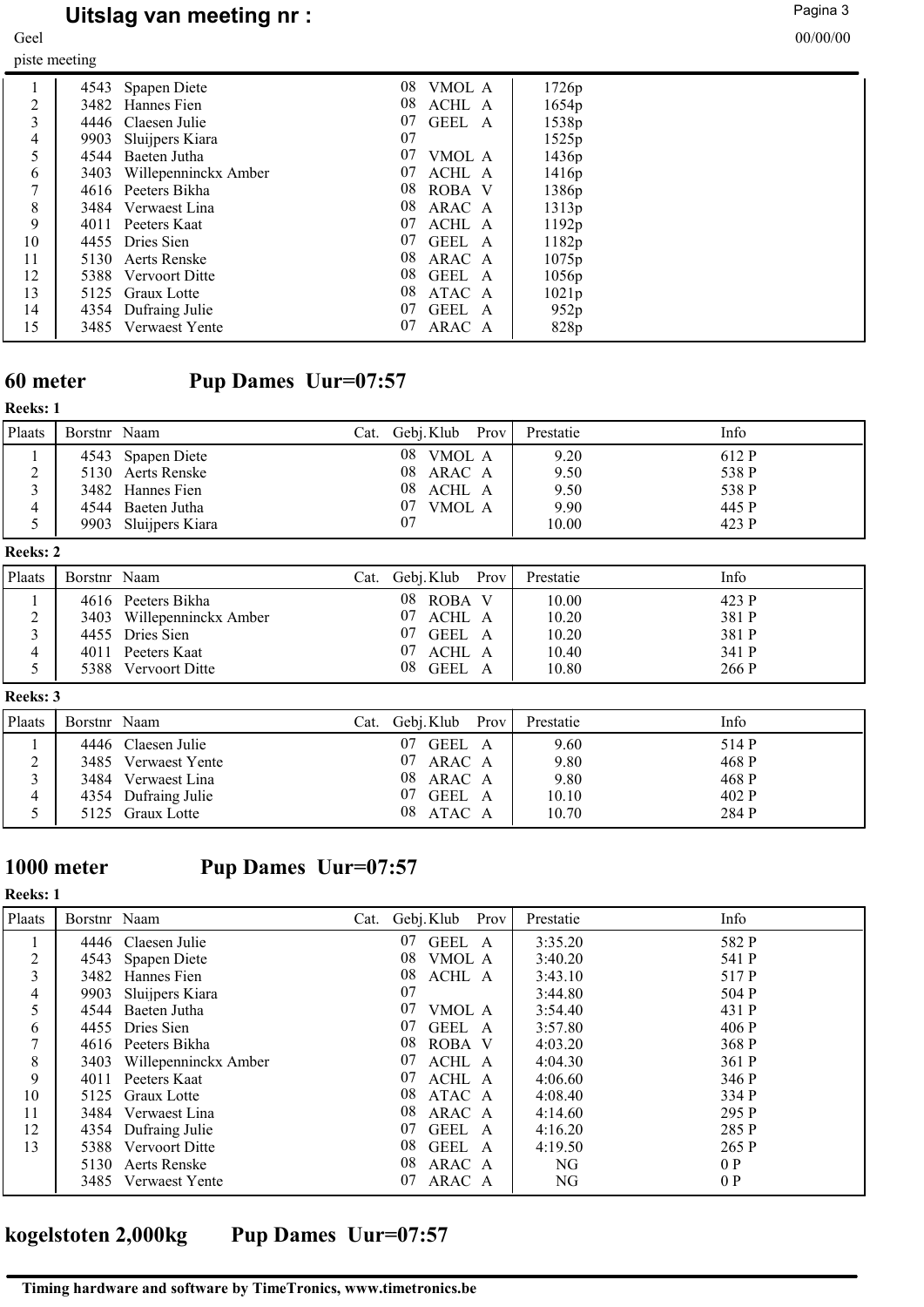# **Uitslag van meeting nr :** Pagina 4 and Pagina 4 and Pagina 4 and Pagina 4 and Pagina 4 and Pagina 4 and Pagina 4 and Pagina 4 and Pagina 4 and Pagina 4 and Pagina 4 and Pagina 4 and Pagina 4 and Pagina 4 and Pagina 4 and

piste meeting

| <b>Reeks: 1</b> |              |                      |                 |      |           |       |
|-----------------|--------------|----------------------|-----------------|------|-----------|-------|
| Plaats          | Borstnr Naam |                      | Cat. Gebj. Klub | Prov | Prestatie | Info  |
|                 | 3403         | Willepenninckx Amber | ACHL A<br>07    |      | 7.60      | 387 P |
| 2               | 4544         | Baeten Jutha         | 07<br>VMOL A    |      | 6.28      | 299 P |
| 3               |              | 4616 Peeters Bikha   | 08<br>ROBA V    |      | 6.00      | 281 P |
| 4               | 4543         | Spapen Diete         | 08<br>VMOL A    |      | 5.67      | 259 P |
| 5               | 3482         | Hannes Fien          | 08<br>ACHL A    |      | 5.65      | 258 P |
| 6               | 4011         | Peeters Kaat         | 07<br>ACHL A    |      | 5.44      | 244 P |
|                 |              | 5388 Vervoort Ditte  | GEEL A<br>08    |      | 5.35      | 238 P |
| 8               |              | 3484 Verwaest Lina   | 08<br>ARAC A    |      | 5.32      | 236 P |
| 9               |              | 4455 Dries Sien      | 07<br>GEEL A    |      | 5.25      | 232 P |
| 10              | 9903         | Sluijpers Kiara      | 07              |      | 5.20      | 229 P |
| 11              | 5130         | Aerts Renske         | 08<br>ARAC A    |      | 5.12      | 223 P |
| 12              |              | 5125 Graux Lotte     | 08<br>ATAC A    |      | 4.63      | 192P  |
| 13              |              | 4446 Claesen Julie   | GEEL A<br>07    |      | 4.46      | 181 P |
| 14              |              | 3485 Verwaest Yente  | 07<br>ARAC A    |      | 3.97      | 149 P |
| 15              |              | 4354 Dufraing Julie  | GEEL A<br>07    |      | 3.92      | 146 P |

**Reeks: 1**

# **hoogspringen Pup Dames Uur=07:57**

| Plaats | Borstnr Naam |                      | Cat. Gebj. Klub | Prov   | Prestatie         | Info  |
|--------|--------------|----------------------|-----------------|--------|-------------------|-------|
|        | 9903         | Sluijpers Kiara      | 07              |        | 1.20m             | 369 P |
| 2      | 3482         | Hannes Fien          | 08              | ACHL A | 1.17m             | 341 P |
| 3      |              | 4543 Spapen Diete    | 08              | VMOL A | 1.14m             | 314 P |
| 4      |              | 3484 Verwaest Lina   | 08              | ARAC A | 1.14m             | 314 P |
| 5      |              | 5130 Aerts Renske    | 08              | ARAC A | 1.14m             | 314 P |
| 6      |              | 4616 Peeters Bikha   | 08              | ROBA V | 1.14m             | 314 P |
| 7      | 3403         | Willepenninckx Amber | 07              | ACHL A | 1.11 <sub>m</sub> | 287 P |
| 8      |              | 5388 Vervoort Ditte  | 08              | GEEL A | 1.11 <sub>m</sub> | 287 P |
| 9      |              | 4544 Baeten Jutha    | 07              | VMOL A | 1.08 <sub>m</sub> | 261 P |
| 10     |              | 4446 Claesen Julie   | 07              | GEEL A | 1.08 <sub>m</sub> | 261 P |
| 11     |              | 4011 Peeters Kaat    | 07              | ACHL A | 1.08 <sub>m</sub> | 261 P |
| 12     |              | 5125 Graux Lotte     | 08              | ATAC A | 1.02m             | 211 P |
| 13     |              | 3485 Verwaest Yente  | 07              | ARAC A | 1.02m             | 211 P |
| 14     |              | 4455 Dries Sien      | 07              | GEEL A | 0.96m             | 163 P |
| 15     |              | 4354 Dufraing Julie  | 07              | GEEL A | 0.90 <sub>m</sub> | 119 P |

# **vijfkamp Min Dames Uur=17:40**

### **Reeks: 1**

| Plaats | Borstnr Naam |                             | Cat. | Gebj. Klub        | Prov | Prestatie         | Info |
|--------|--------------|-----------------------------|------|-------------------|------|-------------------|------|
|        |              | 6978 Vanbroeckhoven Isabeau |      | 05<br>ACHL A      |      | 2212p             |      |
| 2      | 7794         | Haenen Yanah                |      | 05<br><b>GEEL</b> | A    | 2026 <sub>p</sub> |      |
| 3      | 7373.        | Roesbeke Fran               |      | 06<br>ATAC A      |      | 2012p             |      |
| 4      | 7861         | De Keyser Kayra             |      | ROBA V<br>06      |      | 1993 <sub>p</sub> |      |
| 5      | 6967         | Jacobien Lenne              |      | ACHL A<br>06      |      | 1804p             |      |
| 6      | 6963         | Danills Zita                |      | 06<br>ACHL A      |      | 1797 <sub>p</sub> |      |
| 7      |              | 7528 Picard Kaat            |      | 05<br>ACHL A      |      | 1768p             |      |
| 8      | 7372         | Van Tiggelen Lotte          |      | 05<br>ATAC A      |      | 1762p             |      |
| 9      | 7643         | Segers Heleen               |      | 06<br>ATLA L      |      | 1719 <sub>p</sub> |      |
| 10     | 6977         | De Meulemeester Floor       |      | ACHL A<br>06      |      | 1667p             |      |
| 11     |              | 6984 Dekort Mirte           |      | 06<br>ACHL A      |      | 1610p             |      |
| 12     |              | 7034 Verhoeven Loes         |      | 06<br>ARAC A      |      | 1442 <sub>p</sub> |      |
| 13     | 8074         | CrabbE Kaat                 |      | ROBA V<br>06      |      | 1385p             |      |
| 14     | 6982         | Vleugels Kirsten            |      | 05<br>ACHL A      |      | 1362 <sub>p</sub> |      |
| 15     | 7121         | Koppert Elisabeth           |      | ATAC A<br>06      |      | 1358p             |      |
| 16     |              | 6976 Mellemans Maaike       |      | ACHL A<br>06      |      | 1224p             |      |
| 17     |              | 6986 Van Ballaer Martha     |      | ACHL A<br>06      |      | 1176 <sub>p</sub> |      |
| 18     | 8061         | <b>Schutjes Marie</b>       |      | 05<br>DALO L      |      | 954 <sub>p</sub>  |      |
| 19     | 7359         | Michiels Lobke              |      | 05<br>DALO L      |      | 754 <sub>p</sub>  |      |

## **80 meter Min Dames Uur=07:57**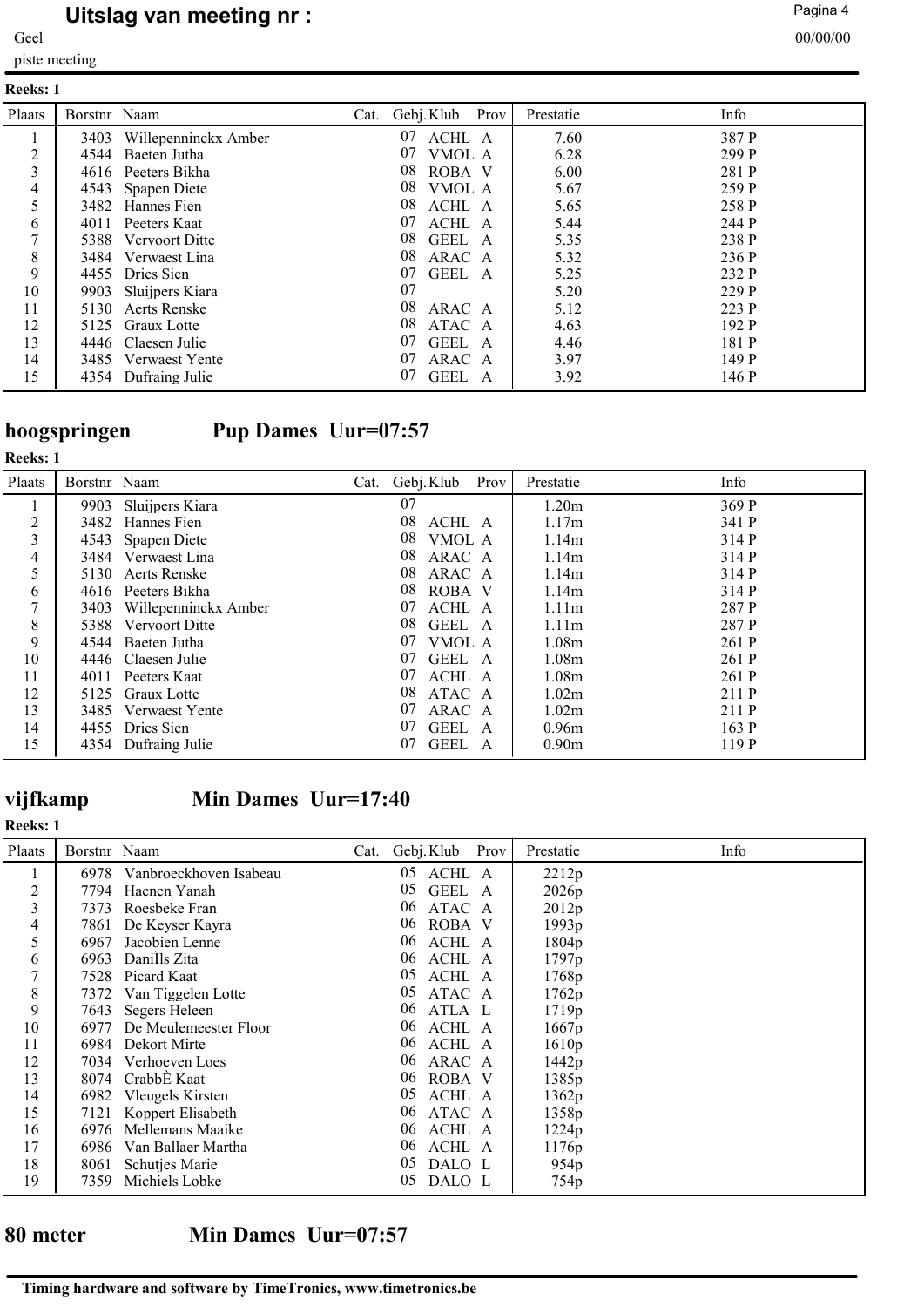# **Uitslag van meeting nr :** Pagina 5 and 2010/07/2010 12:00 and 2010/07/2010 12:00 and 2010/07/2010 12:00 and 20<br>00/00/00

piste meeting

| <b>Reeks: 1</b> |              |                                                                                   |                                     |                         |                         |
|-----------------|--------------|-----------------------------------------------------------------------------------|-------------------------------------|-------------------------|-------------------------|
| Plaats          | Borstnr Naam |                                                                                   | Cat. Gebj.Klub Prov                 | Prestatie               | Info                    |
|                 |              | 6986 Van Ballaer Martha<br>6978 Vanbroeckhoven Isabeau<br>7372 Van Tiggelen Lotte | 06 ACHL A<br>05 ACHL A<br>05 ATAC A | 11.70<br>11.70<br>12.20 | 601 P<br>601 P<br>501 P |
| 4               |              | 6982 Vleugels Kirsten                                                             | 05 ACHL A                           | 12.70                   | 409 P                   |

## **Reeks: 2**

| <b>Plaats</b> | Borstnr Naam |                        | Cat. Gebj. Klub Prov | Prestatie | Info  |
|---------------|--------------|------------------------|----------------------|-----------|-------|
|               |              | 7373 Roesbeke Fran     | $06$ ATAC A          | 11.90     | 560 P |
|               |              | 6963 Danills Zita      | 06 ACHL A            | 12.20     | 501 P |
|               |              | 7528 Picard Kaat       | 05 ACHL A            | 12.30     | 482 P |
| 4             |              | 7794 Haenen Yanah      | 05 GEEL A            | 12.30     | 482 P |
|               |              | 7121 Koppert Elisabeth | 06 ATAC A            | 12.90     | 375 P |

## **Reeks: 3**

| Plaats | Borstnr Naam |                            | Cat. | Gebj. Klub | Prov | Prestatie | Info  |
|--------|--------------|----------------------------|------|------------|------|-----------|-------|
|        |              | 7643 Segers Heleen         |      | 06 ATLA L  |      | 12.20     | 501 P |
|        |              | 6967 Jacobien Lenne        |      | 06 ACHL A  |      | 12.40     | 463 P |
|        |              | 6984 Dekort Mirte          |      | 06 ACHL A  |      | 12.40     | 463 P |
|        |              | 6977 De Meulemeester Floor |      | 06 ACHL A  |      | 13.40     | 295 P |
|        | 7359         | Michiels Lobke             |      | 05 DALO L  |      | 13.70     | 251 P |

### **Reeks: 4**

| Plaats | Borstnr Naam |                       | 'Jat. | Gebj. Klub    | Prov | Prestatie | Info  |
|--------|--------------|-----------------------|-------|---------------|------|-----------|-------|
|        |              | 7861 De Keyser Kayra  |       | 06.<br>ROBA V |      | 11.40     | 665 P |
| $\sim$ |              | 8074 CrabbE Kaat      |       | 06 ROBA V     |      | 12.50     | 445 P |
|        |              | 6976 Mellemans Maaike |       | 06 ACHL A     |      | 12.70     | 409 P |
| 4      | 7034         | Verhoeven Loes        |       | 06.<br>ARAC A |      | 13.00     | 358 P |
|        | 8061         | <b>Schutjes Marie</b> |       | 05 DALO L     |      | 13.70     | 251 P |

**Reeks: 1**

# **1000 meter Min Dames Uur=07:58**

| Plaats         | Borstnr Naam |                        | Cat. | Gebj. Klub        | Prov | Prestatie | Info  |
|----------------|--------------|------------------------|------|-------------------|------|-----------|-------|
| $\perp$        | 6978         | Vanbroeckhoven Isabeau |      | 05<br>ACHL A      |      | 3:31.60   | 613 P |
| $\overline{c}$ | 7528         | Picard Kaat            |      | 05<br>ACHL A      |      | 3:32.60   | 604 P |
| 3              | 7643         | Segers Heleen          |      | ATLA L<br>06      |      | 3:44.00   | 510 P |
| 4              | 6967         | Jacobien Lenne         |      | 06<br>ACHL A      |      | 3:47.40   | 483 P |
| 5              | 7794         | Haenen Yanah           |      | 05<br><b>GEEL</b> | A    | 3:47.40   | 483 P |
| 6              | 7861         | De Keyser Kayra        |      | 06<br>ROBA V      |      | 3:48.00   | 479 P |
| 7              | 6963         | Danills Zita           |      | 06<br>ACHL A      |      | 3:49.60   | 467 P |
| 8              | 6984         | Dekort Mirte           |      | 06<br>ACHL A      |      | 3:51.40   | 453 P |
| 9              | 7373         | Roesbeke Fran          |      | 06<br>ATAC A      |      | 3:53.50   | 437 P |
| 10             | 7034         | Verhoeven Loes         |      | 06<br>ARAC A      |      | 3:59.00   | 398 P |
| 11             | 8074         | CrabbE Kaat            |      | 06<br>ROBA V      |      | 3:59.90   | 391 P |
| 12             | 6977         | De Meulemeester Floor  |      | 06<br>ACHL A      |      | 3:59.90   | 391 P |
| 13             | 7372         | Van Tiggelen Lotte     |      | 05<br>ATAC A      |      | 4:14.70   | 294 P |
|                | 7121         | Koppert Elisabeth      |      | 06<br>ATAC A      |      | NG        | 0P    |
|                | 6982         | Vleugels Kirsten       |      | ACHL A<br>05      |      | NG        | 0P    |
|                | 6976         | Mellemans Maaike       |      | 06<br>ACHL A      |      | NG        | 0P    |
|                | 8061         | <b>Schutjes Marie</b>  |      | 05<br>DALO L      |      | NG        | 0P    |
|                | 7359         | Michiels Lobke         |      | 05<br>DALO L      |      | NG        | 0P    |
|                | 6986         | Van Ballaer Martha     |      | 06<br>ACHL A      |      | NG        | 0P    |

**Reeks: 1**

# **verspringen Min Dames Uur=07:58**

**Timing hardware and software by TimeTronics, www.timetronics.be**